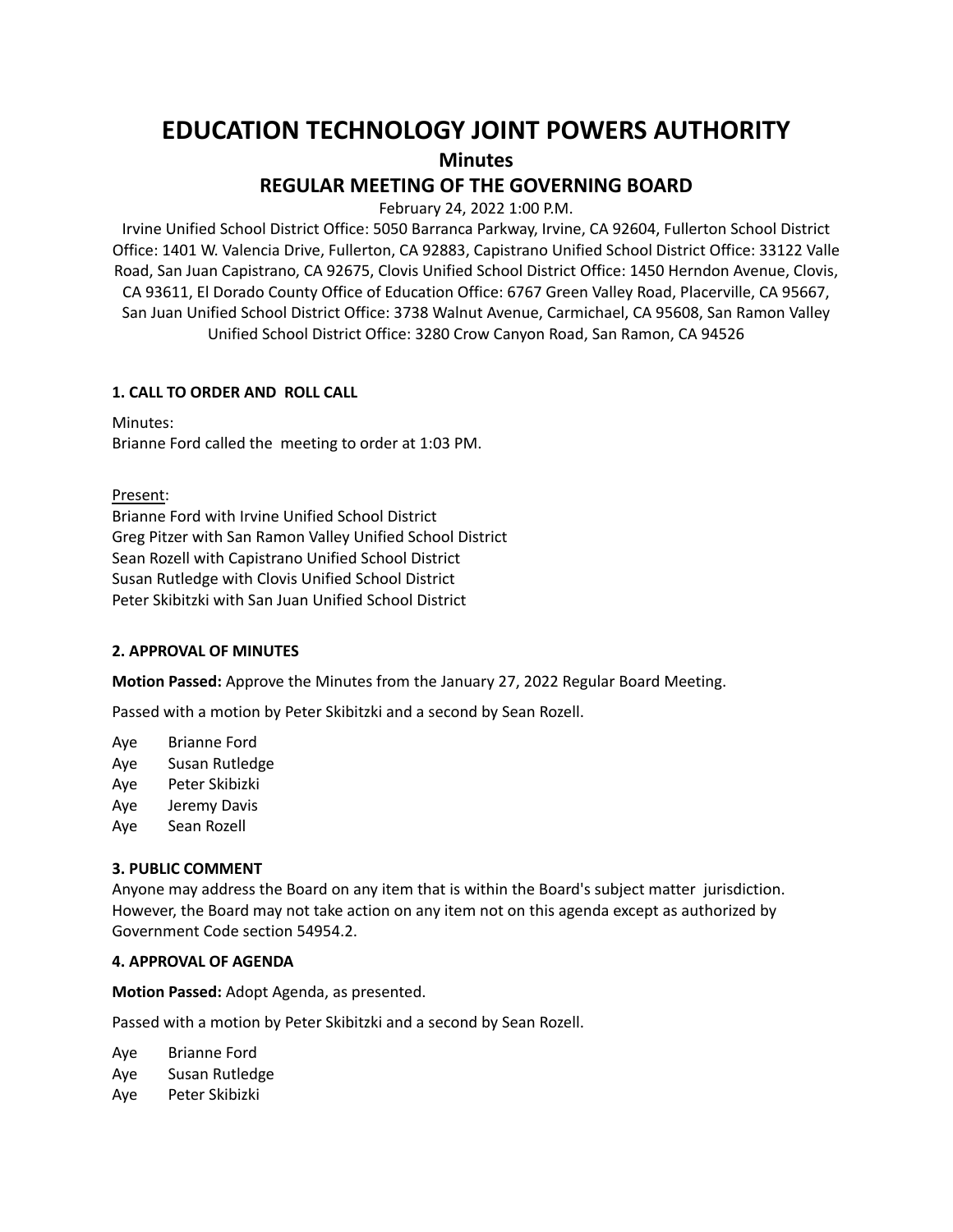Aye Jeremy Davis

Aye Sean Rozell

#### **5. ACCEPTANCE OF BOARD MEMBER AND STAFF REPORTS**

Minutes: Board members shared their district/counties' situations related to purchases and administrative matters and matters related to Covid-19.

## **6. ACCEPTANCE OF TREASURER REPORT**

Minutes: None.

#### **7. ACCEPTANCE OF STANDING REPORTS**

**7.a.** Membership Minutes: Membership was discussed.

**7.b.** Communications Minutes: The Quarterly newsletter, upcoming CITE and CASBO conference presentations, and recent and planned communications with members were discussed.

**7.c.** Procurement Minutes: Current and Future RFPs were discussed.

**7.d.** Goals and Objectives

Minutes: The Annual Goals Progress Report and budget projections were reviewed.

#### **8. ACCEPTANCE OF CONSENT AGENDA**

**8.a.** At this time an item may be removed from the consent calendar by the Board, staff, or community for discussion. Approve all items on the Consent Agenda.

**Motion Passed:** Approve all items on the Consent Agenda.

Passed with a motion by Peter Skibitzki and a second by Sean Rozell.

- Aye Brianne Ford
- Aye Susan Rutledge
- Aye Peter Skibizki
- Aye Jeremy Davis
- Aye Sean Rozell

#### **9. ITEMS REMOVED FROM CONSENT AGENDA**

**9.a.** Items Removed from Consent Agenda: None.

#### **10. ITEMS OF BUSINESS (ACTION)**

**10.a.** Second Interim Budget & SACS Report.

**Motion:** Approve the positive certification of the Second Interim and SACS Report.

Passed with a motion by Peter Skibitzki and a second by Sean Rozell.